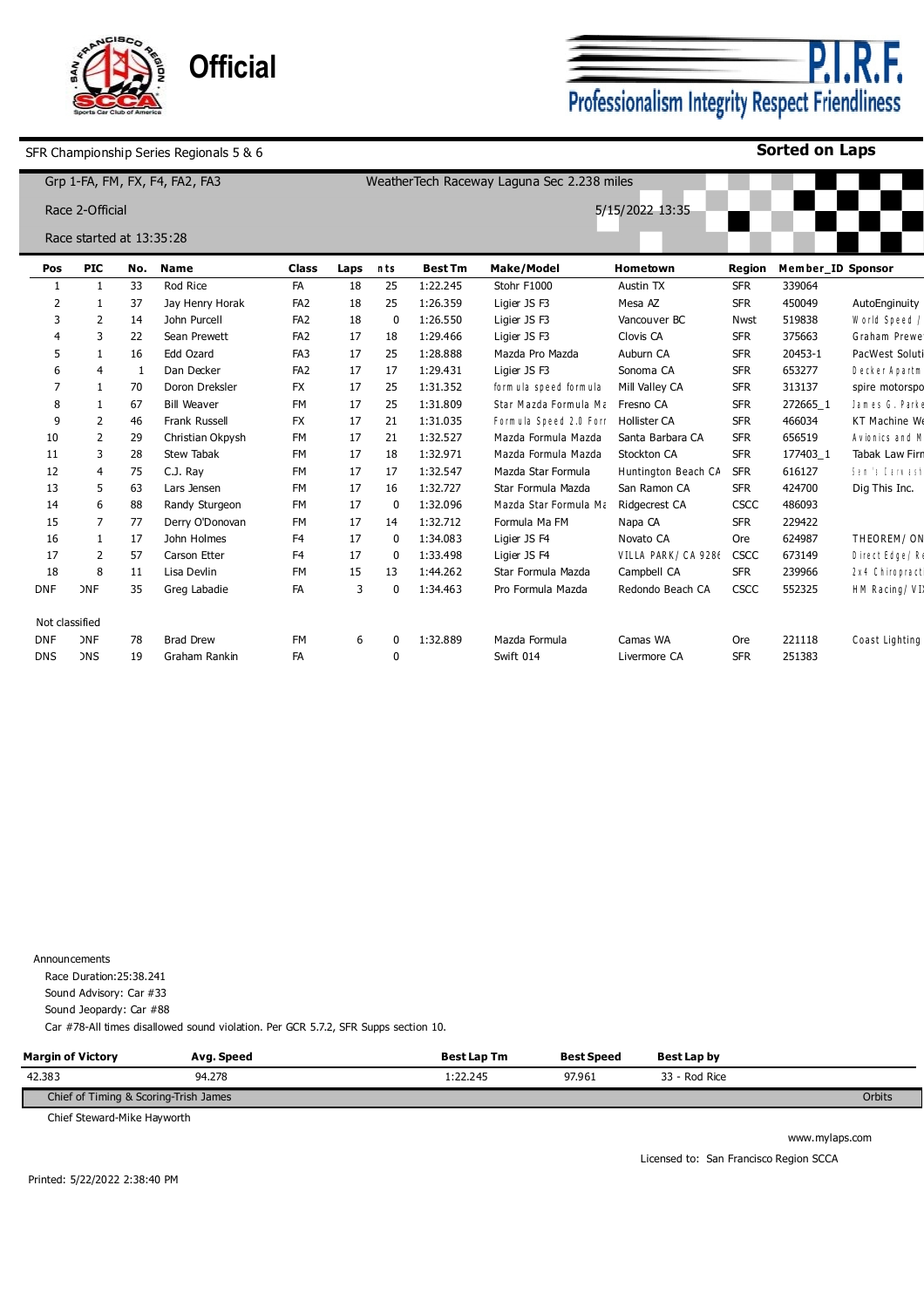

**P.I.R.F.**<br>Professionalism Integrity Respect Friendliness

# **Sorted on Laps**

|     |                          |     | Grp 2-FB, FS, P1, P2, FE, FE2, S2, DSR, ASR |                |      |     |                | Weather Tech Raceway Laguna Sec 2.238 miles |                |            |                   |                 |
|-----|--------------------------|-----|---------------------------------------------|----------------|------|-----|----------------|---------------------------------------------|----------------|------------|-------------------|-----------------|
|     | Race 2-OFFICIAL          |     |                                             |                |      |     |                |                                             | 5/8/2022 16:15 |            |                   |                 |
|     | Race started at 16:14:39 |     |                                             |                |      |     |                |                                             |                |            |                   |                 |
| Pos | <b>PIC</b>               | No. | Name                                        | <b>Class</b>   | Laps | nts | <b>Best Tm</b> | Make/Model                                  | Hometown       | Region     | Member ID Sponsor |                 |
|     |                          | 52  | Joe Viso                                    | P1             | 17   | 25  | 1:24.261       | Elan / Mazda DP02                           | San Jose CA    | <b>SFR</b> | 527352            | Go Dog Go Mo'   |
|     |                          | 49  | Chris Vian                                  | P1             | 16   | 21  | 1:32.871       | Elan DP02                                   | Auburn CA      | <b>SFR</b> | 624382            | Vian Enterprise |
|     |                          | 08  | John Manfrov                                | P1             | 15   | 18  | 1:24.886       | Dauntless-Stohr P07d                        | San Jose CA    | <b>SFR</b> | 388822            | Kevin Mitz Motl |
| 4   |                          |     | Eddy Chan                                   | P <sub>2</sub> | 15   | 25  | 1:36.151       | Radical SR3 RS                              | Millbrae CA    | <b>SFR</b> | 670996            |                 |
|     |                          | 55  | Jaime González                              | <b>P2</b>      | 15   | 21  | 1:33.034       | Radical SR 8                                | Santa Cruz CA  | <b>SFR</b> | 674519            | Na              |
| 6   |                          | 79  | John Howarth                                | P <sub>2</sub> | 14   | 18  | 1:42.145       | Carbir Carbir P2                            | Roseville CA   | <b>SFR</b> | 3055055 1         | Stephanie       |

Announcements Race Duration: 26:16.591

| <b>Margin of Victory</b>              | Avg. Speed | <b>Best Lap Tm</b> | <b>Best Speed</b> | Best Lap by   |        |
|---------------------------------------|------------|--------------------|-------------------|---------------|--------|
| 1 Lap                                 | 86.874     | 1:24.261           | 95.617            | 52 - Joe Viso |        |
| Chief of Timing & Scoring-Trish James |            |                    |                   |               | Orbits |

Chief Steward-Mike Hayworth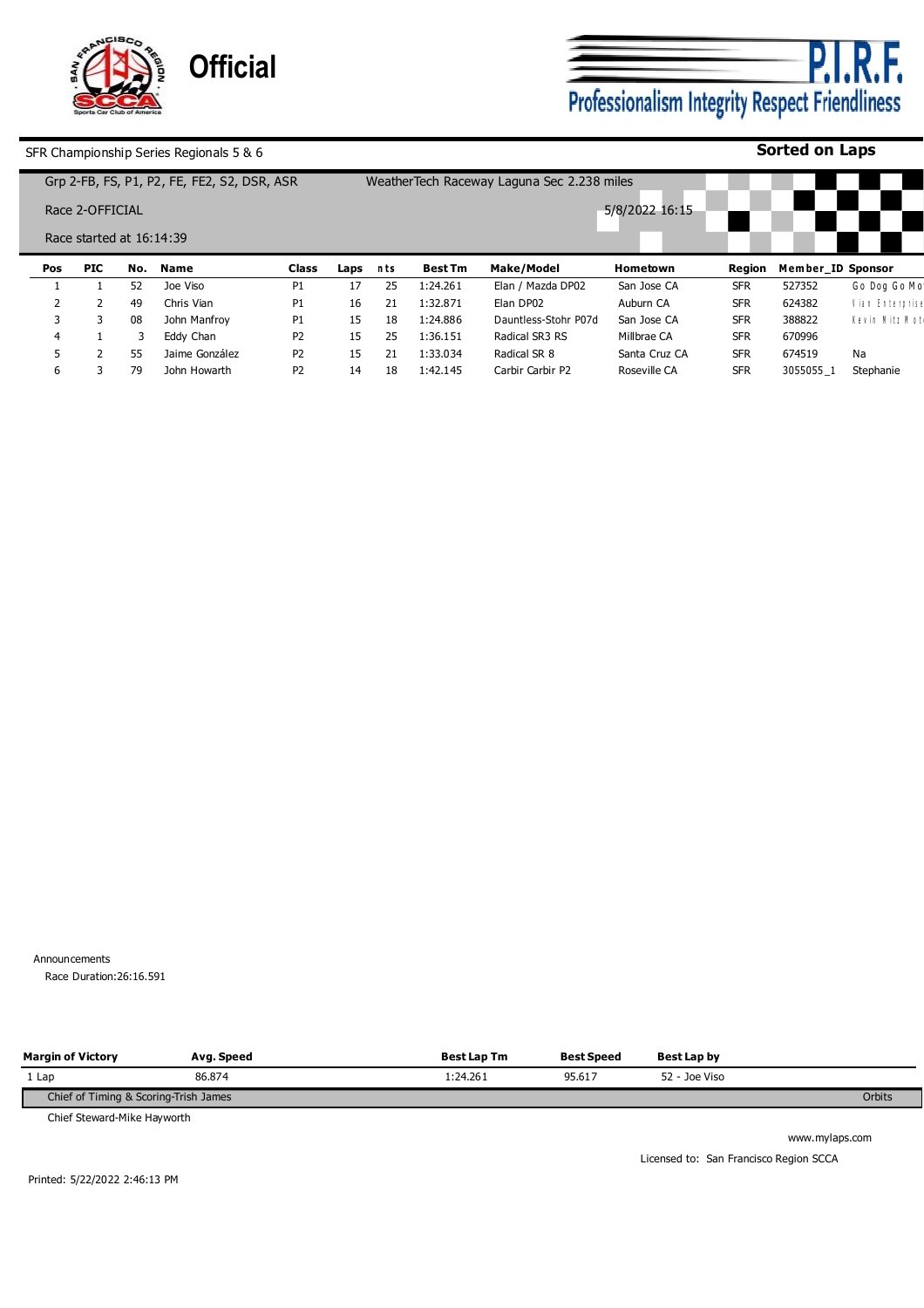

P.I F. Professionalism Integrity Respect Friendliness

**Sorted on Laps**

|              |                          |                |                    |                 |                |                |                | Grp 3-ITE, GT1, 2, 3, PC, GTA, EP, SMX, SS, T1, 2, 3, E4Weltsher TeGh XRaktEyayTAaguna Sec 2.238 miles |                        |            |                   |                      |
|--------------|--------------------------|----------------|--------------------|-----------------|----------------|----------------|----------------|--------------------------------------------------------------------------------------------------------|------------------------|------------|-------------------|----------------------|
|              | Race 2-Official          |                |                    |                 |                |                |                |                                                                                                        | 5/15/2022 12:55        |            |                   |                      |
|              | Race started at 12:55:15 |                |                    |                 |                |                |                |                                                                                                        |                        |            |                   |                      |
| Pos          | <b>PIC</b>               | No.            | Name               | <b>Class</b>    | Laps           | nts            | <b>Best Tm</b> | Make/Model                                                                                             | Hometown               | Region     | Member_ID Sponsor |                      |
| 1            | $\mathbf{1}$             | 9              | Tony Colicchio     | GT <sub>2</sub> | 14             | 25             | 1:33.900       | BMW M3                                                                                                 | Campbell Ca            | <b>SFR</b> | 410828            | TC Design Mot        |
| 2            | 1                        | 08             | Tristan Littlehale | T1              | 14             | 25             | 1:33.979       | BMW M3                                                                                                 | San Jose CA            | <b>SFR</b> | 420532            | TC Design Mot        |
| 3            | $\overline{2}$           | 69             | Galen Bieker       | GT <sub>2</sub> | 14             | $\mathbf 0$    | 1:35.661       | Porsche GT3                                                                                            | Burbank CA             | CSCC       | 306455            |                      |
|              | $\overline{2}$           | 74             | Ian Barberi        | T1              | 14             | 21             | 1:35.615       | BMW M3                                                                                                 | Pleasanton CA          | <b>SFR</b> | 315698            | <b>TC Design</b>     |
| 5            | 3                        | 79             | <b>Clark Nunes</b> | T1              | 14             | 18             | 1:36.198       | <b>Chevrolet Camaro</b>                                                                                | San Jose CA            | <b>SFR</b> | 496417            | Premier Homes        |
| 6            | 1                        | 50             | Andy Kwitowski     | <b>ITE</b>      | 14             | 25             | 1:37.260       | BMW M3                                                                                                 | Morgan Hill CA         | <b>SFR</b> | 655371            | AK Developmen        |
| 7            | $\overline{2}$           | 18             | Gustavo Greco      | <b>ITE</b>      | 14             | 21             | 1:37.656       | BMW M3                                                                                                 | San Mateo CA           | <b>SFR</b> | 638584            | Greco Racing/        |
| 8            | 3                        | 83             | Jason Beacham      | <b>ITE</b>      | 14             | 18             | 1:39.162       | BMW M3                                                                                                 | Santa Clara CA         | <b>SFR</b> | 680654            |                      |
| $\mathbf{q}$ | 1                        | 17             | Jeff Francis       | <b>SP</b>       | 14             | 25             | 1:38.684       | Ferrari 488 Challenge                                                                                  | Fresno CA              | <b>SFR</b> | 212000            | Finishmaster, T      |
| 10           | $\overline{4}$           | 13             | Adrian Mulhall     | <b>ITE</b>      | 14             | 17             | 1:38.600       | BMW M3                                                                                                 | Novato CA              |            |                   | Mulhall Constru      |
| 11           | 5                        | 44             | Scott Smith        | <b>ITE</b>      | 14             | 16             | 1:39.154       | BMW M3                                                                                                 | San Mateo CA           | <b>SFR</b> | 301736            |                      |
| 12           | 1                        | $\overline{4}$ | Glen McCready      | EP              | 14             | 25             | 1:40.121       | Mazda MX-5                                                                                             | Redwood City CA        | <b>SFR</b> | 307039            | <b>TC Design</b>     |
| 13           | 6                        | 122            | Svilen Kanev       | <b>ITE</b>      | 14             | 15             | 1:40.846       | BMW M240i                                                                                              | San Francisco CA       | <b>SFR</b> | 678839            |                      |
| 14           | $\overline{7}$           | 82             | Bob Murillo        | <b>ITE</b>      | 14             | 14             | 1:41.116       | Porsche 911 Carrera                                                                                    | Santa Cruz CA          | <b>SFR</b> | 283058            | Rothsport            |
| 15           | 1                        | 48             | <b>Bill Pryor</b>  | МC              | 14             | 25             | 1:46.756       | Pontiac Firebird                                                                                       | Phoenix AZ             | <b>SFR</b> | 639975            | <b>NAXXIS TIRES</b>  |
| 16           | $\mathbf{1}$             | 75             | Cory Newlon        | <b>VTA</b>      | 14             | 25             | 1:48.009       | Chevrolet z\28                                                                                         | <b>Turlock CA</b>      | <b>SFR</b> | 547428            | l'intege Trensk      |
| 17           | 3                        | 64             | Robert Roumimper   | GT <sub>2</sub> | 14             | 18             | 1:47.601       | Datsun 240Z                                                                                            | Scotts Valley CA       | <b>SFR</b> | 97315             | Rusty's Repair/      |
| 18           | 8                        | 68             | Lenny Celiberti    | <b>ITE</b>      | 14             | 13             | 1:49.591       | Maserati Biturbo                                                                                       | Windsor CA             | <b>SFR</b> | 660738            | Auto Italia          |
| 19           | 1                        | 19             | Kris Foster        | T <sub>3</sub>  | 14             | 25             | 1:49.893       | Porsche Boxster                                                                                        | San Francisco CA       | <b>SFR</b> | 672633            |                      |
| 20           | 1                        | 77             | David Witkowski    | GT3             | 13             | 25             | 1:51.095       | Porsche 911                                                                                            | Cupertino CA           | <b>SFR</b> | 340340            |                      |
| 21           | $\overline{2}$           | 86             | Robert Luster      | МC              | 12             | 21             | 1:58.211       | Chevrolet camaro                                                                                       | Carmel CA              | <b>SFR</b> | 324482_1          |                      |
| <b>DNF</b>   | <b>DNF</b>               | 22             | Casey McLoed       | <b>SP</b>       | 5              | $\mathbf 0$    | 1:40.329       | Ford Mustang                                                                                           | Placerville CA         | <b>SFR</b> | 625502            | <b>CORE Realty G</b> |
| <b>DNF</b>   | <b>DNF</b>               | 27             | Michael Lowe       | МC              | $\overline{2}$ | $\mathbf{0}$   | 1:50.851       | <b>Chevrolet Camero</b>                                                                                | Hayward CA             | <b>SFR</b> | 497261            | Richard Pryor        |
|              | Not classified           |                |                    |                 |                |                |                |                                                                                                        |                        |            |                   |                      |
| <b>DNS</b>   | <b>DNS</b>               | 06             | Anthony Bonino     | AS              |                | $\pmb{0}$      |                | Ford Mustang                                                                                           | Novato CA              | <b>SFR</b> | 427325            |                      |
| <b>DNS</b>   | <b>DNS</b>               | 15             | Igor Gandzjuk      | T1              |                | $\overline{0}$ |                | Ford Mustang Boss 302                                                                                  | Prunedale CA           | <b>SFR</b> | 521765            | AV8 Super Cars       |
| <b>DNS</b>   | <b>DNS</b>               | 58             | Tim Sullivan       | T1              |                | $\mathbf 0$    |                | Chevrolet Corvette                                                                                     | Danville CA            | <b>SFR</b> | 478946            | TS Classics & /      |
| DNS          | <b>DNS</b>               | 42             | Justin Sprugasci   | <b>ITE</b>      |                | $\mathbf 0$    |                | BMW BMW M3                                                                                             | Morgan Hill CA         | <b>SFR</b> | 681160            | Scarlett Vision      |
| DNS          | <b>DNS</b>               | 54             | Van Hunter         | T <sub>2</sub>  |                | $\Omega$       |                | Chevrolet Camaro SS                                                                                    | Shadow Hills CA        | <b>SFR</b> | 521948            |                      |
| DNS          | <b>DNS</b>               | 158            | martin tagliavini  | <b>ITE</b>      |                | $\mathbf 0$    |                | Honda S2000                                                                                            | San Jose CA            | <b>SFR</b> | 681012            | Supertech Perf       |
| DNS          | <b>DNS</b>               | 7              | Wilson Powell      | <b>ITE</b>      |                | $\mathbf 0$    |                | BMW M3                                                                                                 | Danville CA            | <b>SFR</b> | 338274            |                      |
| DNS          | <b>DNS</b>               | 14             | Chad Ryker         | <b>VTA</b>      |                | $\mathbf{0}$   |                | Ford Mustang                                                                                           | Elk Grove CA           | <b>SFR</b> | 489877            | AutoXandTrack        |
| DNS          | <b>DNS</b>               | 94             | Lawrence Murdter   | <b>SMX</b>      |                | $\mathbf{0}$   |                | Mazda MX-5                                                                                             | Sunnyvale CA           | <b>SFR</b> | 436659            | Haag Performa        |
| <b>DNS</b>   | <b>DNS</b>               | 56             | Jeff Sutton        | AS              |                | $\mathbf{0}$   |                | Ford Mustang Gt                                                                                        | Foresthill CA          | <b>SFR</b> | 548901            |                      |
| DNS          | <b>DNS</b>               | 35             | Randall Mackintosh | <b>ITE</b>      |                | $\Omega$       |                | Chevrolet Corvette ZM1                                                                                 | Danville CA            | <b>SFR</b> | 217450-1          | Main Street Te       |
| <b>DNS</b>   | <b>DNS</b>               | 36             | Charles Laster     | МC              |                | $\Omega$       |                | <b>Chevrolet Camaro</b>                                                                                | Gridley CA             | <b>SFR</b> | 546543            | Trish James/Fo       |
| <b>DNS</b>   | <b>DNS</b>               | 48             | Joe Montana        | <b>MC</b>       |                | $\Omega$       |                | Pontiac Firebird                                                                                       | <b>Grass Valley CA</b> | <b>SFR</b> | 494434            |                      |
|              |                          |                |                    |                 |                |                |                |                                                                                                        |                        |            |                   |                      |

Announcements

Race Duration:26:18.747 Sound Advisory: Car #69

Sound Jeopardy: Car #19, Car #50

| <b>Margin of Victory</b>              | Avg. Speed | <b>Best Lap Tm</b> | Best Speed | Best Lap by        |        |
|---------------------------------------|------------|--------------------|------------|--------------------|--------|
| 1.544                                 | 71.446     | :33.900            | 85,802     | 9 - Tony Colicchio |        |
| Chief of Timing & Scoring-Trish James |            |                    |            |                    | Orbits |

Chief Steward-Mike Hayworth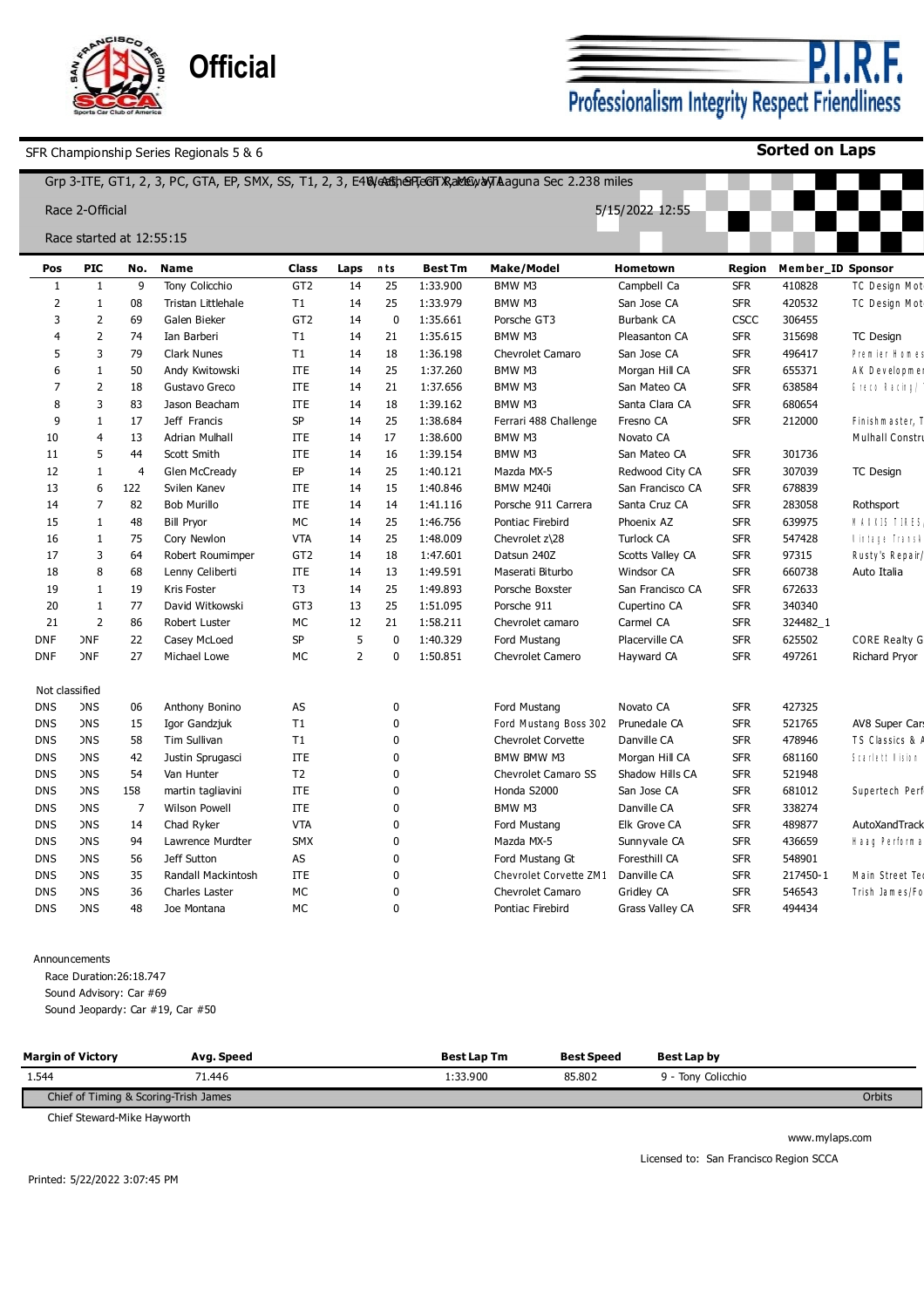

**P.I.R.F.**<br>Professionalism Integrity Respect Friendliness

**Sorted on Laps**

|            |                 |                |          | Grp 4-FF, CF, FV, FST, F5, FC, FFT, THR |            | WeatherTech Raceway Laguna Sec 2.238 miles |              |                |                       |                    |               |                   |                 |
|------------|-----------------|----------------|----------|-----------------------------------------|------------|--------------------------------------------|--------------|----------------|-----------------------|--------------------|---------------|-------------------|-----------------|
|            | Race 2-Official |                |          |                                         |            |                                            |              |                |                       | 5/15/2022 14:55    |               |                   |                 |
|            |                 |                |          | Race (25:00 Time) started at 14:58:08   |            |                                            |              |                |                       |                    |               |                   |                 |
|            | Pos             | <b>PIC</b>     | No.      | Name                                    | Class      | Laps                                       | nts          | <b>Best Tm</b> | Make/Model            | Hometown           | <b>Region</b> | Member ID Sponsor |                 |
|            | 1               | 1              | 75       | <b>Rick Pavne</b>                       | FC         | 12                                         | 25           | 1:28.781       | Van Diemen RF99       | Mission BC         | Nwst          | 387076            | Payton Pools    |
|            | 2               | 2              | 7        | Daniel Swanbeck                         | FC         | 12                                         | 21           | 1:29.521       | Van Diemen RF01       | San Jose CA        | <b>SFR</b>    | 475264            | DSN / The Last  |
|            | 3               | 3              | 03       | Mark Peller                             | FC         | 12                                         | 18           | 1:30.049       | Van Diemen RF01       | Lone Tree CO       | <b>CSCC</b>   | 177348            |                 |
|            |                 | $\overline{4}$ | 18       | Tom Hope                                | FC         | 12                                         | $\mathbf 0$  | 1:29.970       | RFR FC                | Downey CA          | CSCC          | 433767            | <b>HMRacing</b> |
|            |                 | 5              | 2        | James Hakewill                          | FC         | 12                                         | 16           | 1:30.390       | Van Diemen RF03       | Los Gatos CA       | <b>SFR</b>    | 292799            |                 |
|            |                 | 6              | 21       | Peter West                              | FC         | 12                                         | $\Omega$     | 1:33.096       | Van Diemen RF05       | Malibu CA          | <b>CSCC</b>   | 166282            | Racing Optics/A |
|            |                 | 7              | 68       | Paul Rodler                             | FC         | 12                                         | 14           | 1:34.224       | Van Diemen RF 00      | San Rafael CA      | <b>SFR</b>    | 229162            | Porter Racing   |
|            |                 | -1             | 54       | Charles Horn                            | FF.        | 12                                         | 25           | 1:34.601       | Swift/Honda DB6       | Los Gatos CA       | <b>SFR</b>    | 229541            | Porter Racing/H |
|            | 9               | -1             | 19       | Kinnon Marshall                         | <b>FFT</b> | 12                                         | $\mathbf{0}$ | 1:34.707       | Swift DB1             | Laguna Beach CA    | <b>CSCC</b>   | 547188            | Fast Orange H   |
|            | 10              | 8              | 81       | Henry Kenneth Rozeboo                   | <b>FC</b>  | 12                                         | 13           | 1:34.391       | Van Diemen DP08       | Crockett CA        | <b>SFR</b>    | 22056             | Porter Racing   |
|            | 11              | 2              | 27       | Stewart Paterson                        | <b>FFT</b> | 12                                         | $\mathbf{0}$ | 1:35.557       | Swift DB6             | Fallbrook CA       | <b>CSCC</b>   | 311666 0          |                 |
|            | 12              | 2              | 17       | Doug Learned Jr.                        | FF.        | 12                                         | 21           | 1:35.812       | Piper DL7 FF          | Marina CA          | <b>SFR</b>    | 392361            | Fast Forward C  |
|            | 13              | 9              | 57       | Nicholas Coe                            | FC         | 12                                         | $\Omega$     | 1:35.326       | Van Diemen RF02       | Sylmar CA          | CSCC          | 492483            | Molonay Ketch   |
|            | 14              | 10             | 46       | John Fabijanic                          | FC         | 11                                         | $\Omega$     | 1:38.062       | Piper DF5             | San Luis Obispo CA | <b>CSCC</b>   | 459116            | Fast Forward C  |
|            | 15              | 3              | 28       | Andy Paterson                           | FFT        | 11                                         | $\Omega$     | 1:38.054       | Swift                 | Fallbrook CA       | <b>CSCC</b>   | 351062            | Picks Racing Er |
|            | 16              | 3              | 50       | David Jalen                             | FF         | 11                                         | 18           | 1:38.479       | Mygale SJ-09          | Alameda CA         | <b>SFR</b>    | 58335             | OverBudgetRa    |
|            | 17              | 11             | 80       | Jeffrey Pietz                           | FC         | 12                                         | 10           | 1:35.415       | Van Dieman DP 08      | Fresno CA          | <b>SFR</b>    | 378566            | Cleveland Infar |
|            | 18              | 4              | 12       | Michael Bernstein                       | FF         | 11                                         | 17           | 1:39.059       | Piper DF5             | San Ramon CA       | <b>SFR</b>    | 100211            | Karen Bernstei  |
|            | 19              | 1              | 94       | Michael Malone                          | <b>CF</b>  | 10                                         | 25           | 1:50.183       | Van Diemen RF79 Club  | Oakland CA         | <b>SFR</b>    | 377009            | Margo Malone/   |
|            | 20              | 1              | $\Omega$ | Brent J. Milner                         | FV         | 10                                         | 25           | 1:52.093       | M4 Mysterian          | Salinas CA         | <b>SFR</b>    | 191431            | none            |
|            | 21              | 2              | 32       | Chris Poncin                            | <b>FV</b>  | 10                                         | 21           | 1:59.870       | Volkswagen Campbell J | Penryn CA          | <b>SFR</b>    | 543366            | CSI             |
|            | 22              | 12             | 59       | William Jordanov                        | FC         | 8                                          | 9            | 1:37.386       | Van Diemen F2000      | Heritage Pointe AB | <b>SFR</b>    | 483023            |                 |
|            | 23              | 5              | 1        | Mikhail Kalugin                         | FF         | 8                                          | 16           | 1:37.804       | Swift DB6             | Mountain View CA   | <b>SFR</b>    | 524855            | Porter Racing   |
|            | 24              | 6              | 10       | Dalmo de Vasconcelos                    | FF         | 8                                          | 15           | 1:39.088       | Van Diemen Formula Fo | Rio de Janeiro RJ  | <b>SFR</b>    | 512869            |                 |
|            | 25              | 13             | 88       | Lyn Greenhill                           | <b>FC</b>  | 6                                          | 8            | 1:35.628       | Van Diemen RF02       | Rocklin CA         | <b>SFR</b>    | 454636            | DynaTech Engi   |
| <b>DNF</b> |                 | <b>DNF</b>     | 87       | <b>Troy Shooter</b>                     | FC         | 3                                          | 0            | 1:30.831       | Van Diemen Rf99       | Mission Viejo CA   | <b>CSCC</b>   | 622367            |                 |
|            | Not classified  |                |          |                                         |            |                                            |              |                |                       |                    |               |                   |                 |
| <b>DNS</b> |                 | <b>DNS</b>     | 11       | Denny Renfrow                           | FF         |                                            | 0            |                | Swift DB6             | Kelseyville CA     | <b>SFR</b>    | 203432_1          | Chuckwagon R    |
| <b>DNS</b> |                 | <b>DNS</b>     | 5        | Eric Little                             | <b>FFT</b> |                                            | $\Omega$     |                | Swift DB-1            | Placentia CA       | <b>CSCC</b>   | 511202            | Pick's Racing E |

Announcements

Race Duration: 20:52.585

Car #80-CSA-3 Position penalty in class-pass under double yellow-Per GCR 6.1.1.B

| <b>Margin of Victory</b>              | Ava. Speed | <b>Best Lap Tm</b> | <b>Best Speed</b> | Best Lap by     |        |
|---------------------------------------|------------|--------------------|-------------------|-----------------|--------|
| 4.361                                 | 77.186     | 1:28.781           | 90.749            | 75 - Rick Payne |        |
| Chief of Timing & Scoring-Trish James |            |                    |                   |                 | Orbits |

Chief Steward-Mike Hayworth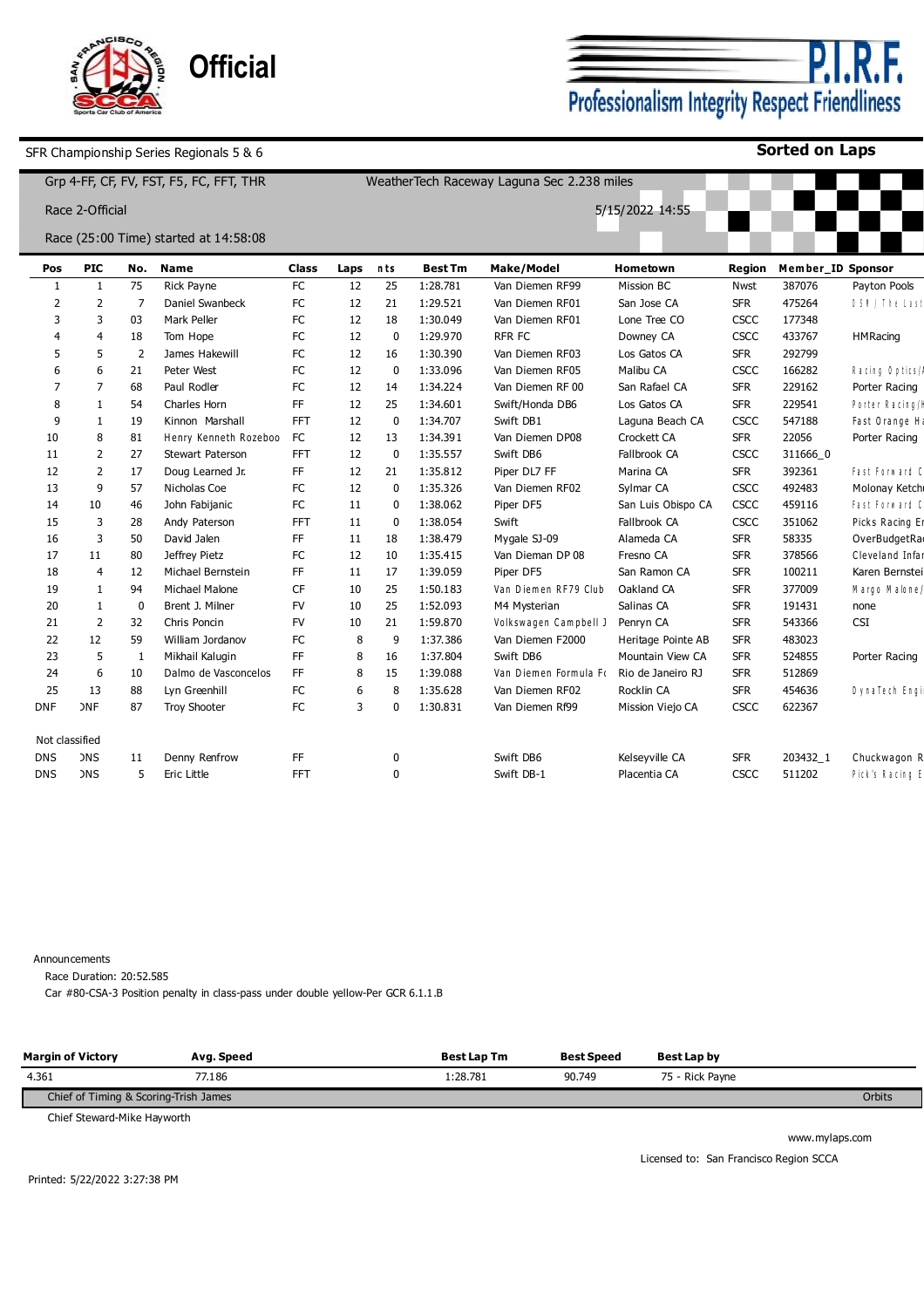

P.I. ۰F. Professionalism Integrity Respect Friendliness

**Sorted on Laps**

|                |                          |              | Grp 5-ITS, A, B, C, X, R, FP, HP, GTL, STL, U |              |      |             |                | WeatherTech Raceway Laguna Sec 2.238 miles |                    |               |                   |                         |
|----------------|--------------------------|--------------|-----------------------------------------------|--------------|------|-------------|----------------|--------------------------------------------|--------------------|---------------|-------------------|-------------------------|
|                | Race 2-Official          |              |                                               |              |      |             |                |                                            | 5/15/2022 15:35    |               |                   |                         |
|                | Race started at 15:37:58 |              |                                               |              |      |             |                |                                            |                    |               |                   |                         |
| Pos            | <b>PIC</b>               | No.          | <b>Name</b>                                   | <b>Class</b> | Laps | nts         | <b>Best Tm</b> | <b>Make/Model</b>                          | Hometown           | <b>Region</b> | Member_ID Sponsor |                         |
| -1             | 1                        | 04           | Christopher LaBouff                           | ITA          | 14   | 25          | 1:47.226       | Mazda Miata                                | Los Gatos CA       | <b>SFR</b>    | 428325            | <b>RA Motorsports</b>   |
| 2              | $\overline{2}$           | 49           | Rob Fuller                                    | ITA          | 14   | 21          | 1:48.281       | Mazda Miata                                | San Jose CA        | <b>SFR</b>    | 496932            | $1$ Car Garage          |
| 3              | -1                       | 154          | David Covin                                   | <b>ITX</b>   | 14   | 25          | 1:48.745       | Mazda NB Miata                             | Piedmont CA        | <b>SFR</b>    | 649280            |                         |
|                | 3                        | 40           | Scott Smith                                   | <b>ITA</b>   | 14   | 18          | 1:47.948       | Mazda Spec Miata                           | San Jose CA        | <b>SFR</b>    | 437643            | G-loc Brakes/A          |
| 5              | 2                        | 77           | <b>Derek Stewart</b>                          | <b>ITX</b>   | 14   | 21          | 1:48.654       | Mazda Miata                                | Colfax CA          | <b>SFR</b>    | 496733            | Brake late racin        |
|                | $\overline{4}$           | 144          | Phillip Holifield                             | ITA          | 14   | 17          | 1:48.658       | Mazda Miata                                | Manteca CA         | <b>SFR</b>    | 376090            | Haag Performa           |
|                | 3                        | 27           | Jared Korth                                   | <b>ITX</b>   | 14   | 18          | 1:48.812       | Mazda Miata                                | Clovis CA          | <b>SFR</b>    | 675789            |                         |
| 8              | 5                        | 24           | Jayceton laped                                | ITA          | 14   | 16          | 1:49.096       | Mazda Miata                                | Daly City CA       | <b>SFR</b>    | 355498            |                         |
| 9              | 6                        | 99           | Frank Zucchi                                  | ITA          | 14   | 15          | 1:49.663       | Mazda Miata                                | Oakdale CA         | <b>SFR</b>    | 335337            | FZ Vapor Honir          |
| 10             | 7                        | 121          | Chris Lee                                     | ITA          | 14   | 14          | 1:49.958       | Mazda miata                                | Pleasanton CA      | <b>SFR</b>    | 533831            |                         |
| 11             | 8                        | 26           | Scott Story                                   | ITA          | 14   | 13          | 1:49.837       | Mazda Miata                                | El Dorado Hills CA | <b>SFR</b>    | 624903            | Story Design a          |
| 12             | 9                        | 168          | Peter Phung                                   | ITA          | 14   | 12          | 1:50.318       | Mazda Miata                                | Daly City CA       | <b>SFR</b>    | 545337            | PH UNG Incorpo          |
| 13             | $\overline{4}$           | 142          | John Paul Jose                                | <b>ITX</b>   | 14   | 17          | 1:52.010       | Mazda Miata                                | Soquel CA          | <b>SFR</b>    | 644692            | Lesher Motors           |
| 14             | 5                        | 81           | Terrance Underwood Jr                         | <b>ITX</b>   | 14   | 16          | 1:52.378       | Mazda Miata                                | Wildomar CA        | <b>SFR</b>    | 673864            |                         |
| 15             | 10                       | 02           | Suzanne Cobos                                 | ITA          | 14   | 11          | 1:52.679       | Mazda Miata NB (spec)                      | REDWOOD CITY CA    | <b>SFR</b>    | 616979            | Slant I Motorsp         |
| 16             | 11                       | 42           | Daniel Deluna                                 | ITA          | 14   | 10          | 1:52.978       | Mazda Miata                                | San Mateo CA       | <b>SFR</b>    | 511594            |                         |
| 17             | 6                        | 76           | Nuno Goncalves Pedro                          | <b>ITX</b>   | 14   | 15          | 1:54.900       | Mazda Spec Miata                           | Half Moon Bay CA   | <b>SFR</b>    | 478234            | Larry Oka Raci          |
| 18             | 12                       | 68           | John Stuart                                   | ITA          | 13   | 9           | 1:54.755       | Mazda Miata                                | San Carlos CA      | <b>SFR</b>    | 650334            | All Reasons Mo          |
| 19             | 1                        | 161          | Charles Dehoney                               | E30          | 13   | 25          | 1:57.699       | <b>BMW 325i</b>                            | Dixon CA           | <b>SFR</b>    | 673795            | McGee Motorsp           |
| 20             | 1                        | $\mathbf{1}$ | John Faull                                    | HP           | 13   | 25          | 1:58.062       | <b>Austin Healey Sprite</b>                | San Jose CA        | <b>SFR</b>    | 4995              | Goodyear                |
| Not classified |                          |              |                                               |              |      |             |                |                                            |                    |               |                   |                         |
| <b>DNS</b>     | <b>DNS</b>               | 56           | Jeff Sutton                                   | SMG          |      | $\mathbf 0$ |                | Ford Mustang Gt                            | Foresthill CA      | <b>SFR</b>    | 548901            |                         |
| <b>DNS</b>     | <b>DNS</b>               | 155          | Matthew Wyatt                                 | <b>ITX</b>   |      | $\mathbf 0$ |                | Mazda Miata                                | San Francisco CA   | <b>SFR</b>    | 647230            | Yang Chen Com           |
| <b>DNS</b>     | <b>DNS</b>               | 06           | Anthony Bonino                                | SMG          |      | 0           |                | Ford Mustang                               | Novato CA          | <b>SFR</b>    | 427325            |                         |
| <b>DNS</b>     | <b>DNS</b>               | 7            | <b>Wilson Powell</b>                          | STU          |      | 0           |                | BMW M3                                     | Danville CA        | <b>SFR</b>    | 338274            |                         |
| <b>DNS</b>     | <b>DNS</b>               | 32           | Fabrice Gallez                                | ITA          |      | 0           |                | Mazda Spec Miata                           | Campbell CA        | <b>SFR</b>    | 624531            |                         |
| <b>DNS</b>     | <b>DNS</b>               | 44           | Joshua Schachter                              | <b>ITX</b>   |      | 0           |                | Mazda Miata                                | Los Altos CA       | <b>SFR</b>    | 480106            | Lesher Motors           |
| <b>DNS</b>     | <b>DNS</b>               | 114          | David Humphreys                               | <b>ITA</b>   |      | 0           |                | Mazda Miatta                               | <b>Buellton CA</b> | CSCC          | 647252            | $A + R$ a cin $q + H$ u |
|                |                          |              |                                               |              |      |             |                |                                            |                    |               |                   |                         |

Announcements Race Duration:25:14.981 Sound Advisory: Car #04, Car #161 Sound Jeopardy: Car #121 Car #11-CSA-Deleted from Race due to Registration issues

| <b>Margin of Victory</b>              | Avg. Speed | <b>Best Lap Tm</b> | <b>Best Speed</b> | Best Lap by              |        |
|---------------------------------------|------------|--------------------|-------------------|--------------------------|--------|
| 13.980                                | 74.453     | l:47.226           | 75.138            | 04 - Christopher LaBouff |        |
| Chief of Timing & Scoring-Trish James |            |                    |                   |                          | Orbits |

Chief Steward-Mike Hayworth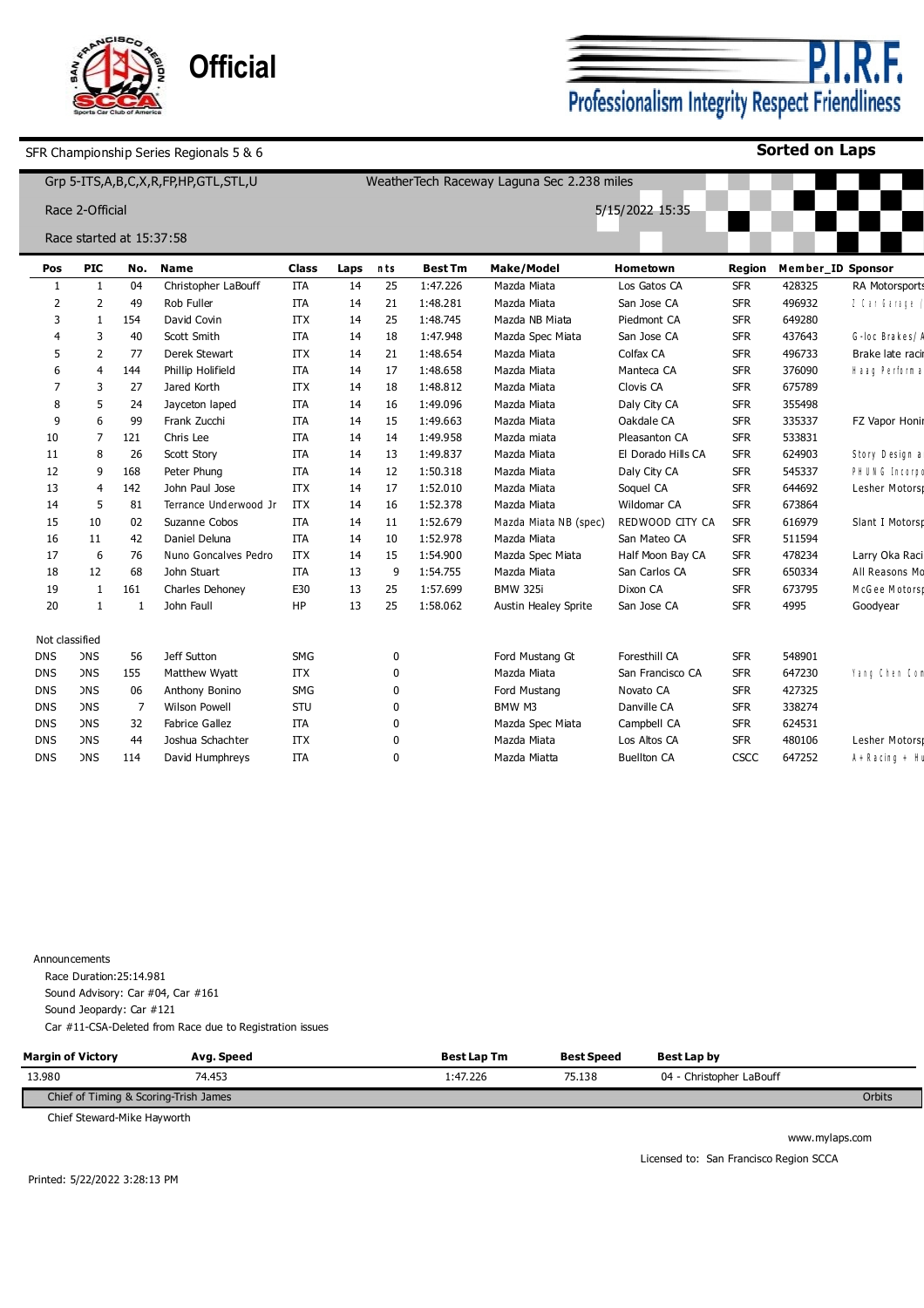

**P.I.R.F.**<br>Professionalism Integrity Respect Friendliness

**Sorted on Laps**

|            |                | Grp 6-SRF, SRF3          |     |                         |            |      |                |                | WeatherTech Raceway Laguna Sec 2.238 miles |                  |               |        |                        |
|------------|----------------|--------------------------|-----|-------------------------|------------|------|----------------|----------------|--------------------------------------------|------------------|---------------|--------|------------------------|
|            |                | Race 2-OFFICIAL          |     |                         |            |      |                |                |                                            | 5/15/2022 12:15  |               |        |                        |
|            |                | Race started at 12:16:09 |     |                         |            |      |                |                |                                            |                  |               |        |                        |
|            | Pos            | <b>PIC</b>               | No. | <b>Name</b>             | Class      | Laps | nts            | <b>Best Tm</b> | <b>Make/Model</b>                          | Hometown         | <b>Region</b> |        | Member_ID Sponsor      |
|            | $\mathbf{1}$   | 1                        | 35  | Robert Sachs            | SRF3       | 13   | 25             | 1:40.164       | 2018 SCCA Enterprises                      | Napa CA          | <b>SFR</b>    | 378223 | Robert R. Sach         |
|            | $\overline{2}$ | $\overline{2}$           | 57  | <b>Bill Booth</b>       | SRF3       | 13   | 21             | 1:40.073       | <b>SCCA Enterprises SRF3</b>               | Cupertino CA     | <b>SFR</b>    | 336219 | <b>Bulldog Motors</b>  |
|            | 3              | 3                        | 8   | Michael Woolley         | SRF3       | 13   | 18             | 1:39.974       | <b>SCCA Enterprises Spec</b>               | Newcastle CA     | <b>SFR</b>    | 497355 | Woolley Brothe         |
|            |                | 4                        | -2  | Lee Douglas             | SRF3       | 13   | $\Omega$       | 1:39.679       | SRF Gen3                                   | Portland OR      | Ore           | 370148 | LADCO Pipe &           |
|            |                | 5                        | 13  | Tao Takaoka             | SRF3       | 13   | 16             | 1:41.613       | <b>SCCA Enterprises</b>                    | Richmond CA      | <b>SFR</b>    | 437817 |                        |
|            |                | 6                        | 67  | Sean O'Boyle            | SRF3       | 13   | 15             | 1:41.919       | <b>SCCA Enterprises Spec</b>               | San Francisco CA | <b>SFR</b>    | 276755 |                        |
|            |                | $\overline{7}$           | 82  | James Chartres          | SRF3       | 13   | 14             | 1:41.748       | SCCA Enterprises Spec                      | Goleta CA        | <b>SFR</b>    | 464441 | <b>Tangall obseque</b> |
|            |                | 8                        | 71  | Jerry Aplass            | SRF3       | 13   | 13             | 1:42.219       | <b>SRF</b>                                 | Newcastle CA     | <b>SFR</b>    | 404463 | <b>Burrell Consult</b> |
|            | 9              | 9                        | 64  | Haydn Fischer           | SRF3       | 13   | 12             | 1:41.561       | <b>SCCA Enterprises SRF3</b>               | Mill Valley CA   | <b>SFR</b>    | 671493 | Cerini Motorspo        |
|            | 10             | 10                       | 6   | Craig Reeder            | SRF3       | 13   | $\mathbf 0$    | 1:42.414       | <b>SCCA Enterprises Gen:</b>               | Scottsdale AZ    | AZ            | 190819 |                        |
|            | 11             | 11                       | 76  | <b>Eric Hand</b>        | SRF3       | 13   | 10             | 1:42.222       | Ford Spec Racer Ford                       | San Jose CA      | <b>SFR</b>    | 545935 |                        |
|            | 12             | 12                       | 83  | Paul Luca               | SRF3       | 13   | 9              | 1:42.591       | <b>SCCA Enterprises Spec</b>               | Sonoma CA        | <b>SFR</b>    | 193814 |                        |
|            | 13             | 13                       | 05  | Todd Johnson            | SRF3       | 13   | $\mathbf 0$    | 1:42.311       | <b>SCCA Enterprises Gen2</b>               | Los Angeles CA   | <b>WDC</b>    | 670315 |                        |
|            | 14             | 14                       | 18  | John Sollner            | SRF3       | 13   | $\overline{7}$ | 1:42.061       | <b>SCCA Enterprises spec</b>               | Sonoma CA        | <b>SFR</b>    | 648504 | Sollner and Sor        |
|            | 15             | 15                       | 39  | Kevin OConnor           | SRF3       | 13   | 6              | 1:45.095       | Ford SRF Gen3                              | San Francisco CA | <b>SFR</b>    | 526779 | Cerini Motorspo        |
|            | 16             | -1                       | 80  | Dylan Arthaud           | <b>SRF</b> | 13   | 25             | 1:45.491       | SCCA Enterprises Spec                      | Pacific Grove CA | <b>SFR</b>    | 667627 |                        |
|            | 17             | 16                       | 86  | Jesse Babbitz           | SRF3       | 13   | 5              | 1:43.959       | SRF3 Spec Racer Gen 3                      | Sacramento CA    | <b>SFR</b>    | 488354 | John Cerini Mo         |
|            | 18             | $\overline{2}$           | -5  | <b>Bruce Richardson</b> | <b>SRF</b> | 13   | 21             | 1:45.126       | SCCA Enterprises Gen2                      | Los Gatos CA     | <b>SFR</b>    | 340127 |                        |
|            | 19             | 17                       | 50  | <b>Steven Angus</b>     | SRF3       | 13   | $\overline{4}$ | 1:46.697       | <b>SCCA Enterprises SpecR</b>              | San Jose CA      | <b>SFR</b>    | 647459 |                        |
|            | 20             | 18                       | 55  | Tom Fischer             | SRF3       | 13   | 3              | 1:47.229       | <b>SCCA Enterprises SRF3</b>               | Mill Valley CA   | <b>SFR</b>    | 671494 |                        |
|            | 21             | 19                       | 3   | Jim Ricketts            | SRF3       | 13   | $\overline{2}$ | 1:46.796       | <b>SCCA Enterprises SRF3</b>               | Battleground WA  | <b>SFR</b>    | 646662 |                        |
|            | 22             | 3                        | 03  | Bert Aramburu           | <b>SRF</b> | 13   | 18             | 1:48.798       | Ford SRF Gen 2                             | Santa Cruz CA    | <b>SFR</b>    | 512289 | AccelRaceTek           |
|            | 23             | 4                        | 42  | Ed Coyne                | <b>SRF</b> | 13   | 17             | 1:47.969       | <b>SCCA Enterprises SRF (</b>              | San Bruno CA     | <b>SFR</b>    | 618101 |                        |
|            | <b>DNF</b>     | <b>DNF</b>               | 14  | Greg Hoff               | SRF3       |      | $\Omega$       |                | <b>SCCA Enterprises SRF3</b>               | Oakland CA       | <b>SFR</b>    | 437964 | John Cerini / C        |
| <b>DNF</b> |                | <b>DNF</b>               | 33  | Erich Woolley           | <b>SRF</b> |      | $\Omega$       |                | <b>SCCA Enterprises Spec</b>               | Newcastle CA     | <b>SFR</b>    | 547685 | Woolley Brothe         |
|            | Not classified |                          |     |                         |            |      |                |                |                                            |                  |               |        |                        |
|            | <b>DNS</b>     | <b>DNS</b>               | 84  | James Schubert          | SRF3       |      | $\Omega$       |                | SRF3                                       |                  |               |        |                        |
|            | <b>DNS</b>     | <b>DNS</b>               | 37  | Dean Crowe              | SRF3       |      | $\Omega$       |                | SCCA Enterprises SRF ( Los Gatos CA        |                  | <b>SFR</b>    | 639565 | Accelracetek           |
| <b>DNS</b> |                | <b>DNS</b>               | 41  | Ken Woolley             | SRF3       |      | $\Omega$       |                | SCCA SRF Spec Racer F Newcastle CA         |                  | <b>SFR</b>    | 150687 | Woolley Brothe         |

Announcements Race Duration:26:22.111 Sound Advisory: Car #50, Car #18

| <b>Margin of Victory</b>              | Avg. Speed | <b>Best Lap Tm</b> | <b>Best Speed</b> | Best Lap by     |        |
|---------------------------------------|------------|--------------------|-------------------|-----------------|--------|
| 0.513                                 | 66.101     | 1:39.679           | 80.827            | 2 - Lee Doualas |        |
| Chief of Timing & Scoring-Trish James |            |                    |                   |                 | Orbits |

Chief Steward-Mike Hayworth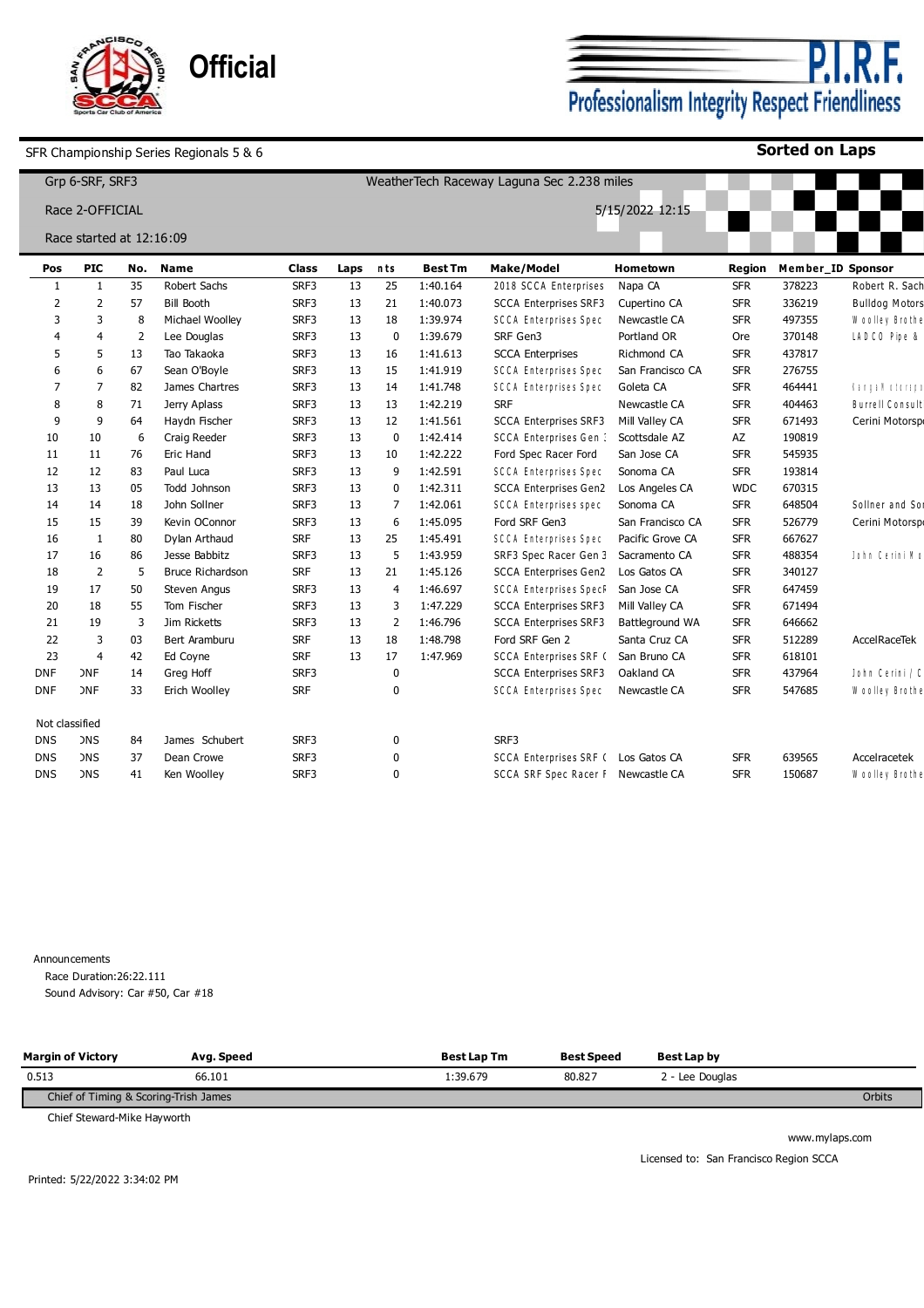

**Sorted on Laps**

|                     |                            | Grp 7-SMT, SSM, SM       |                           |                    |            |                |                            | WeatherTech Raceway Laguna Sec 2.238 miles |                       |                          |                             |                       |
|---------------------|----------------------------|--------------------------|---------------------------|--------------------|------------|----------------|----------------------------|--------------------------------------------|-----------------------|--------------------------|-----------------------------|-----------------------|
|                     | Race 2-Official            |                          |                           |                    |            |                |                            |                                            | 5/15/2022 14:15       |                          |                             |                       |
|                     |                            | Race started at 14:16:10 |                           |                    |            |                |                            |                                            |                       |                          |                             |                       |
|                     |                            |                          |                           |                    |            |                |                            |                                            |                       |                          |                             |                       |
| Pos<br>$\mathbf{1}$ | <b>PIC</b><br>$\mathbf{1}$ | No.<br>75                | <b>Name</b><br>Tim Weaver | <b>Class</b><br>SM | Laps<br>14 | nts<br>25      | <b>Best Tm</b><br>1:46.508 | <b>Make/Model</b>                          | Hometown<br>Carmel CA | Region<br><b>SFR</b>     | Member ID Sponsor<br>285957 |                       |
| $\overline{2}$      | 2                          | 23                       | Tommy McCarthy            | SM                 | 14         | 21             | 1:46.663                   | Mazda miata<br>Mazda Miata                 | Mountain View CA      | <b>SFR</b>               | 10581_3                     |                       |
| 3                   | $\mathbf{1}$               | 185                      | Justin Casey              | <b>SMT</b>         | 14         | 25             | 1:46.918                   | Mazda Miata                                | Santa Clara CA        | <b>SFR</b>               | 526839                      | Ne Falctoir Rialcin d |
| 4                   | $\overline{2}$             | 169                      | Wa Huong                  | SMT                | 14         | 21             | 1:47.467                   | Mazda Miata                                | Union city ca         | <b>SFR</b>               | 528626                      | <b>MFA</b>            |
| 5                   | 3                          | 51                       | Eric Fulkerson            | SMT                | 14         | 18             | 1:47.269                   | Mazda Miata                                | Walnut Creek CA       | <b>SFR</b>               | 528732                      | Nuir Orthopedi        |
| 6                   | $\overline{4}$             | 35                       | Jared Higham              | <b>SMT</b>         | 14         | 17             | 1:47.259                   | Mazda Miata                                | Danville CA           | <b>SFR</b>               | 494437                      |                       |
| $\overline{7}$      | 5                          | 49                       | Rob Fuller                | SMT                | 14         | 16             | 1:47.158                   | Mazda Miata                                | San Jose CA           | <b>SFR</b>               | 496932                      | $I$ Car Garage $ $    |
| 8                   | 6                          | $\overline{2}$           | Andres Prieto             | SMT                | 14         | 15             | 1:47.839                   | Mazda Miata                                | Burlingame CA         | <b>SFR</b>               | 549961                      |                       |
| 9                   | $\overline{7}$             | 7                        |                           | <b>SMT</b>         |            |                |                            |                                            |                       | <b>SFR</b>               |                             |                       |
|                     | 8                          | 6                        | Greg Hoff                 |                    | 14         | 14             | 1:47.476                   | Mazda Miata                                | Oakland CA            |                          | 437964                      | Larry Oka Raci        |
| 10                  | 9                          | 199                      | Joe Kou<br>Juan Graziosi  | SMT<br><b>SMT</b>  | 14<br>14   | 13<br>12       | 1:47.810<br>1:47.979       | Mazda Spec Miata                           | Walnut Creek CA       | <b>SFR</b><br><b>SFR</b> | 528297<br>520832            | Competition Au        |
| 11                  |                            |                          |                           |                    |            |                |                            | Mazda Miata                                | San Jose CA           |                          |                             |                       |
| 12                  | 10                         | 154                      | David Covin               | SMT                | 14         | 11             | 1:48.258                   | Mazda Miata                                |                       | <b>SFR</b>               | 649280                      |                       |
| 13                  | 11                         | 27                       | Jared Korth               | SMT                | 14         | 10             | 1:48.614                   | Mazda Miata                                | Clovis CA             | <b>SFR</b>               | 675789                      |                       |
| 14                  | 12                         | 77                       | Derek Stewart             | <b>SMT</b>         | 14         | 9              | 1:48.234                   | Mazda Miata                                | Colfax CA             | <b>SFR</b>               | 496733                      | Brake late racin      |
| 15                  | 13                         | 39                       | Donald Ahn                | <b>SMT</b>         | 14         | 8              | 1:48.307                   | Mazda spec miata                           | San Rafael CA         | <b>SFR</b>               | 529358                      | AutoLogic/Spe         |
| 16                  | 14                         | 22                       | Gregory Smoot             | <b>SMT</b>         | 14         | $\overline{7}$ | 1:48.336                   | Mazda MIATA                                | San Jose CA           | <b>SFR</b>               | 287845                      | Slant I Motorsp       |
| 17                  | 15                         | 11                       | Tim Wright                | SMT                | 14         | 6              | 1:48.361                   | Mazda Miata                                | Piedmont CA           | <b>SFR</b>               | 278776                      | Larry Oka Raci        |
| 18                  | 16                         | 04                       | Mike LaBouff              | <b>SMT</b>         | 14         | 5              | 1:48.186                   | Mazda Miata                                | Los Gatos CA          | <b>SFR</b>               | 428323                      | RA Motorsports        |
| 19                  | 17                         | 89                       | kevin Carter              | <b>SMT</b>         | 14         | $\overline{4}$ | 1:48.273                   | Mazda Miata                                | Elk Grove CA          | <b>SFR</b>               | 437616                      | Imports Unlimi        |
| 20                  | 18                         | 5                        | <b>Brian Cross</b>        | SMT                | 14         | 3              | 1:49.316                   | Mazda Miata                                | San Francisco CA      | <b>SFR</b>               | 438200                      |                       |
| 21                  | 19                         | 144                      | Phillip Holifield         | <b>SMT</b>         | 14         | $\overline{2}$ | 1:48.592                   | Mazda Miata                                | Manteca CA            | <b>SFR</b>               | 376090                      |                       |
| 22                  | 20                         | 99                       | Frank Zucchi              | <b>SMT</b>         | 14         | $\mathbf{1}$   | 1:49.113                   | Mazda Miata                                | Oakdale CA            | <b>SFR</b>               | 335337                      | FZ Vapor Honir        |
| 23                  | 21                         | 36                       | Joseph Carl               | <b>SMT</b>         | 14         | 0              | 1:48.344                   | Mazda Miata                                | Santa Cruz CA         | <b>SFR</b>               | 402223                      | Rusty's Repair        |
| 24                  | 22                         | 24                       | Jayceton laped            | <b>SMT</b>         | 14         | 0              | 1:49.245                   | Mazda Miata                                | Daly City CA          | <b>SFR</b>               | 355498                      |                       |
| 25                  | 23                         | 85                       | Scott Carter              | <b>SMT</b>         | 14         | 0              | 1:49.982                   | Mazda Miata                                | Suisun City CA        | <b>SFR</b>               | 177333                      | Imports Unlimi        |
| 26                  | 24                         | 64                       | <b>Taylor Vance</b>       | <b>SMT</b>         | 14         | $\mathbf 0$    | 1:48.873                   | Mazda Miata                                | Shingle Springs CA    | <b>SFR</b>               | 400227                      |                       |
| 27                  | 25                         | 168                      | Peter Phung               | SMT                | 14         | 0              | 1:49.897                   | Mazda Miata                                | Daly City CA          | <b>SFR</b>               | 545337                      | PH UNG Incorpo        |
| 28                  | 26                         | 142                      | John Paul Jose            | <b>SMT</b>         | 14         | $\mathbf 0$    | 1:50.004                   | Mazda Miata                                | Soquel CA             | <b>SFR</b>               | 644692                      | Lesher Motorst        |
| 29                  | 27                         | 43                       | Michael Herbert           | <b>SMT</b>         | 14         | $\mathbf 0$    | 1:50.160                   | Mazda Miata                                | Oakland CA            | <b>SFR</b>               | 512106                      | Battalion One         |
| 30                  | 28                         | 26                       | Scott Story               | <b>SMT</b>         | 14         | 0              | 1:49.796                   | Mazda Miata                                | El Dorado Hills CA    | <b>SFR</b>               | 624903                      | Story Design a        |
| 31                  | 29                         | 10                       | Joseph Ysais              | <b>SMT</b>         | 14         | 0              | 1:50.961                   | Mazda Miata                                | Sparks NV             | <b>SFR</b>               | 379602                      | <b>BEST PLUMBIN</b>   |
| 32                  | 30                         | 121                      | Chris Lee                 | <b>SMT</b>         | 14         | 0              | 1:50.526                   | Mazda miata                                | Pleasanton CA         | <b>SFR</b>               | 533831                      |                       |
| 33                  | $\mathbf{1}$               | 33                       | Douglas Alvis             | <b>SSM</b>         | 14         | 25             | 1:52.909                   | Mazda Miata                                | Roseville CA          | <b>SFR</b>               | 194182                      | Cut 2D Creativ        |
| 34                  | 31                         | 02                       | Suzanne Cobos             | <b>SMT</b>         | 14         | $\mathbf 0$    | 1:52.808                   | Mazda Miata NB (spec)                      | REDWOOD CITY CA       | <b>SFR</b>               | 616979                      | Slant I Motorsp       |
| 35                  | 32                         | 42                       | Daniel Deluna             | SMT                | 14         | 0              | 1:53.266                   | Mazda Miata                                | San Mateo CA          | <b>SFR</b>               | 511594                      |                       |
| 36                  | 33                         | 15                       | Eddie Dupee               | <b>SMT</b>         | 14         | $\mathbf{0}$   | 1:53.241                   | Mazda Miata                                | SANTA CLARA CA        | <b>SFR</b>               | 648509                      |                       |
| 37                  | $\overline{2}$             | 155                      | Matthew Wyatt             | <b>SSM</b>         | 13         | 21             | 1:49.823                   | Mazda Miata                                | San Francisco CA      | <b>SFR</b>               | 647230                      | Yang Chen Com         |
| 38                  | 34                         | 17                       | Max Fletcher              | SMT                | 13         | 0              | 1:54.362                   | Mazda Miata                                | Los Gatos CA          | <b>SFR</b>               | 667778                      |                       |
|                     |                            |                          |                           |                    |            |                |                            |                                            |                       |                          |                             |                       |

#### Announcements

Race Duration:25:08.164

Sound Advisory: Car #26, Car #04

Sound Jeopardy: Car #121

Car #22-CSA-Penatly-3 positions in class for avoidable body contact per GCR 6.11.1

| <b>Margin of Victory</b>              | Avg. Speed | <b>Best Lap Tm</b> | <b>Best Speed</b> | <b>Best Lap by</b> |  |  |  |  |  |
|---------------------------------------|------------|--------------------|-------------------|--------------------|--|--|--|--|--|
| 0.651                                 | 74.790     | 1:46.508           | 75.645            | 75 - Tim Weaver    |  |  |  |  |  |
| Chief of Timing & Scoring-Trish James |            |                    |                   |                    |  |  |  |  |  |

Chief Steward-Mike Hayworth